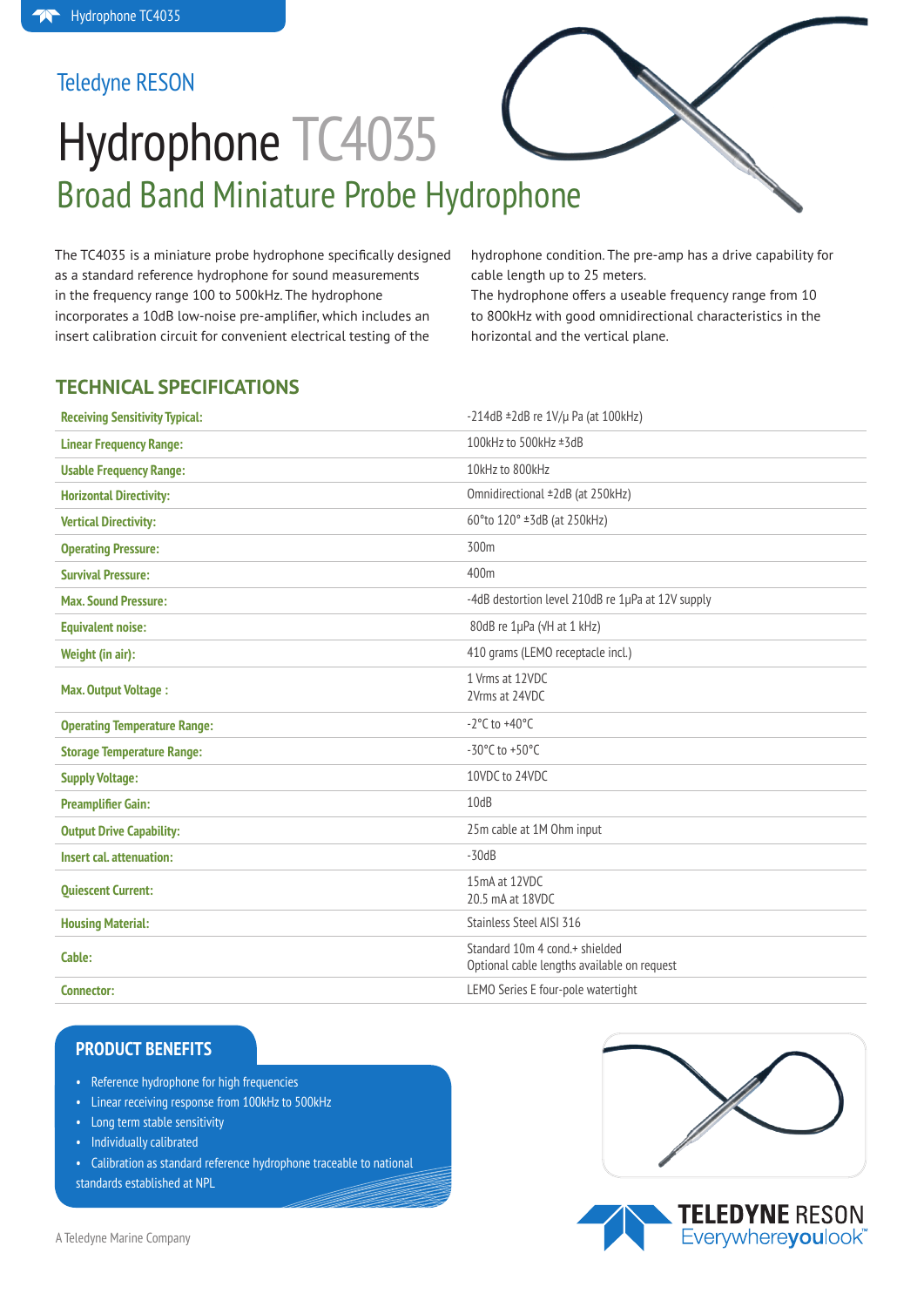## Hydrophone TC4035 Broad Band Miniature Probe Hydrophone

The sensor element is permanently encapsulated in high density polyurethane to ensure long term reliability. The strain relief and outer jacket of the cable is also made of high density polyurethane. 4035 can be used in sea or fresh water.



At 250 kHz 50 kHz to 800 kHz At 250 kHz

 $-235$  $-23$  $-225$  $-22$  $-215$  $-21$  $-20$  $-20$  $-19$  $-19$ 



Vertical directivity pattern



Accessories included: LEMO fixed socket no. ERA.1E.304.CNL

-240 60 80 100 200 400 600 800

Frequency [kHz]

The TC4035 is a high quality hydrophone designed for use as a transfer standard hydrophone. The sensor element has excellent stability over time, - which ensure reliable sensitivity over long periods.

Connecting the TC4035: The TC4035 is supplied with a 4-pole LEMO plug and a receptacle for individual panel mounting.

The EC6073 input module is a universal junction unit for connections of hydrophones. The TC6073 is equipped with the connectors required for: input output, voltage supply and insert calibration signal.

Insert voltage calibration: The insert calibration is an electrical simulation of a signal received from the acoustic sensor element.

Injecting a signal to the calibration line input performs insert calibration. The responding signal received on the hydrophone output terminal is attenuated -30 dB typical.

The recommended max. insert voltage signal for TC4035 is 2 Vpp.

WARNING! Exceeding the recommended calibration voltage may cause damage to the calibration resistor.